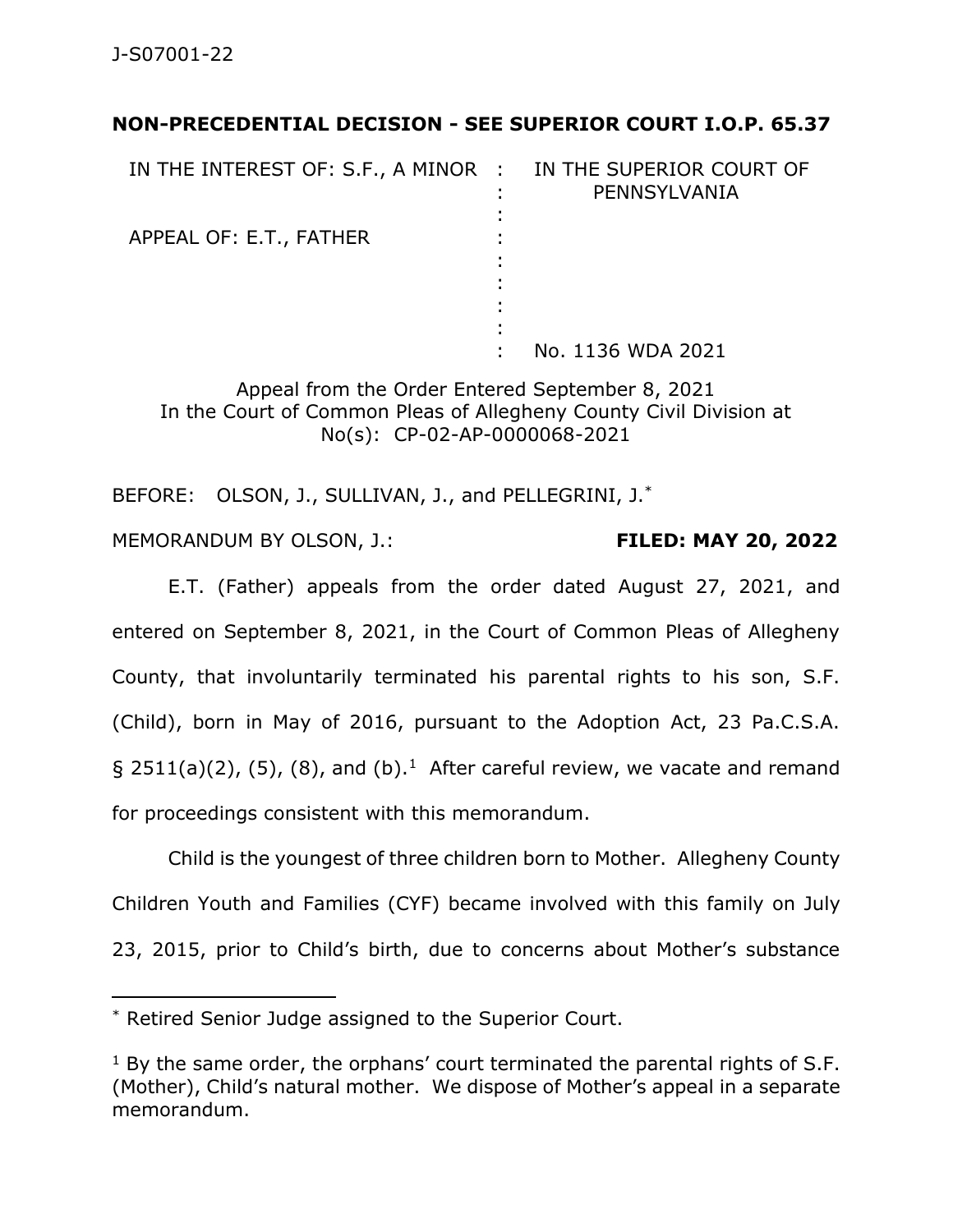abuse and intimate partner violence between Mother and her paramour. N.T., 8/27/21, at 69. CYF provided services for the family. On November 8, 2015, Child's two older half-siblings, J.F. and F.F., were removed from Mother's care due to a violent incident that occurred while they were present in Mother's home. *Id.* The court placed Child in the protective custody of CYF when he was born several months later. *Id.* at 71. The orphans' court adjudicated Child dependent on July 20, 2016. On June 25, 2018, Child's dependency, and that of his half-siblings, was discharged as a result of Mother's cooperation with CYF and her completion of her FSP goals. *Id.* at 72. Child's father was unknown throughout most of his dependency case. Father was identified shortly before Child was returned to Mother. At that time, Mother indicated to CYF that Father visited with Child "sporadically," but Father was not in contact with CYF. *Id.* at 94.

Reunification between Mother and Child was short-lived. In October of 2018, CYF received another referral for this family, and the case was reopened in December of 2018, due to Mother's neglect of her own mental health. Mother also informed CYF that she was experiencing severe depression. N.T., 8/27/21, at 72-73. In addition, CYF was concerned about Mother's general neglect and medical neglect of the children. *Id.*

On September 11, 2019, Child was adjudicated dependent a second time because Mother was not meeting Child's needs, and Father did not

- 2 -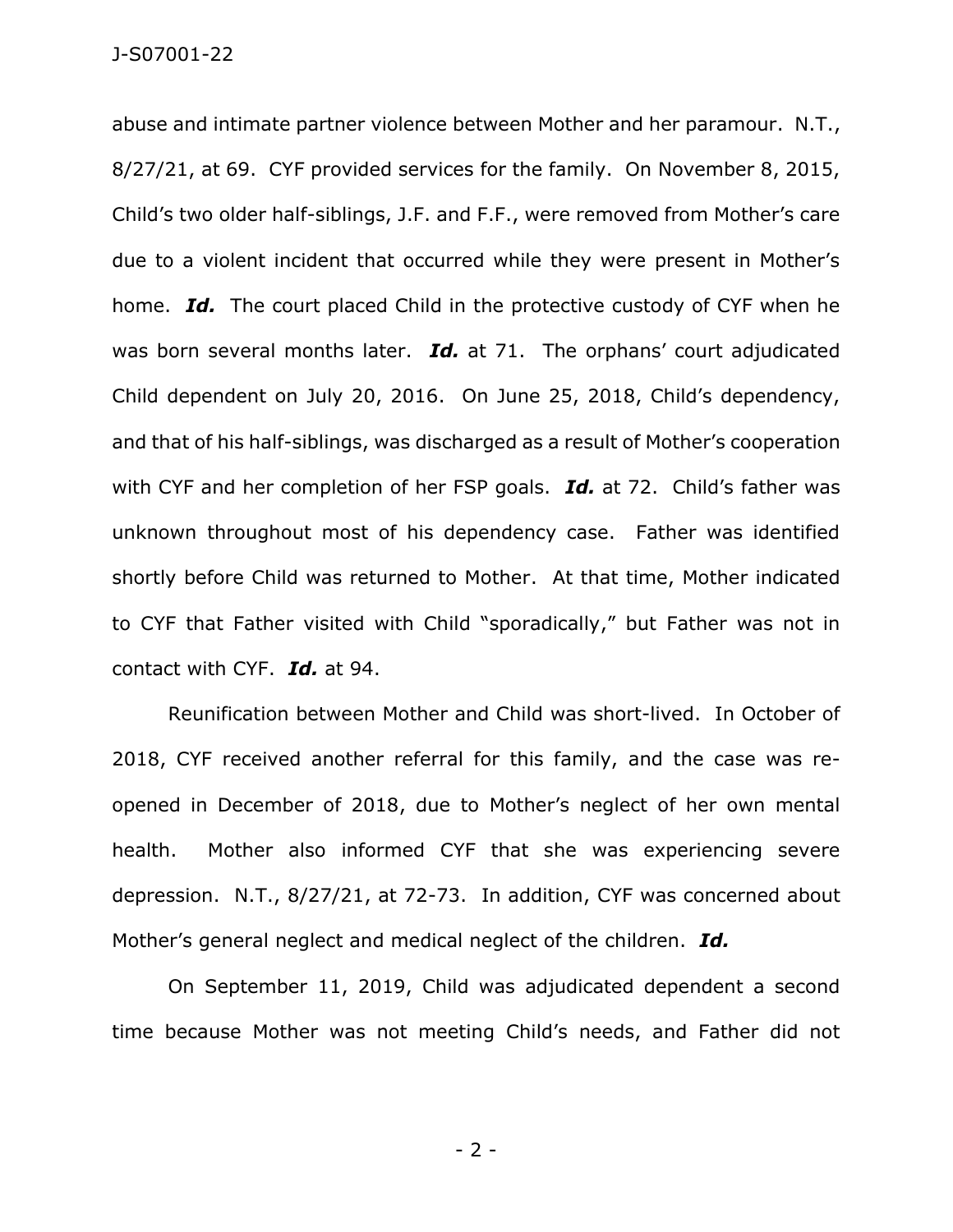respond to CYF's attempts to contact him. N.T., 8/27/21, at 75, 77. Child was placed in foster care the following day. *Id.* 

Father presented to CYF in October of 2019. N.T., 8/27/21, at 77. According to Justine Walz, a CYF caseworker, CYF created a family service plan (FSP) for Father when the case re-opened. N.T., 8/27/21, at 78. The following permanency objectives existed for Father throughout Child's dependency: address drug and alcohol issues; provide safe and stable housing; improve parenting skills; and participate in visitation with Child. *Id.*  at 96. Ms. Walz stated that Father did not request to have Child placed with him. Rather, Father indicated that he wanted Mother to regain custody and, if she could not, then he would address the goals that CYF and the court set for him. *Id.* at 98. As of October of 2020, Father did not complete his court-ordered goals such that Child could be reunified with him. *Id.* at 142.

On March 31, 2021, CYF filed a petition to terminate involuntarily Father's parental rights to Child pursuant to 23 Pa.C.S.A. § 2511(a)(2), (5), (8), and (b). A hearing occurred on August 27, 2021, which Father attended, was represented by counsel, and testified on his own behalf. In addition, Child, then five years old, was represented by Renee Colbert, Esquire, as Child Advocate.

CYF presented the testimony of its caseworker, Justine Walz; Rachel Wagner, program manager in the intake department at POWER, a substance abuse outpatient treatment facility; and Sarah Ulish, placement services

- 3 -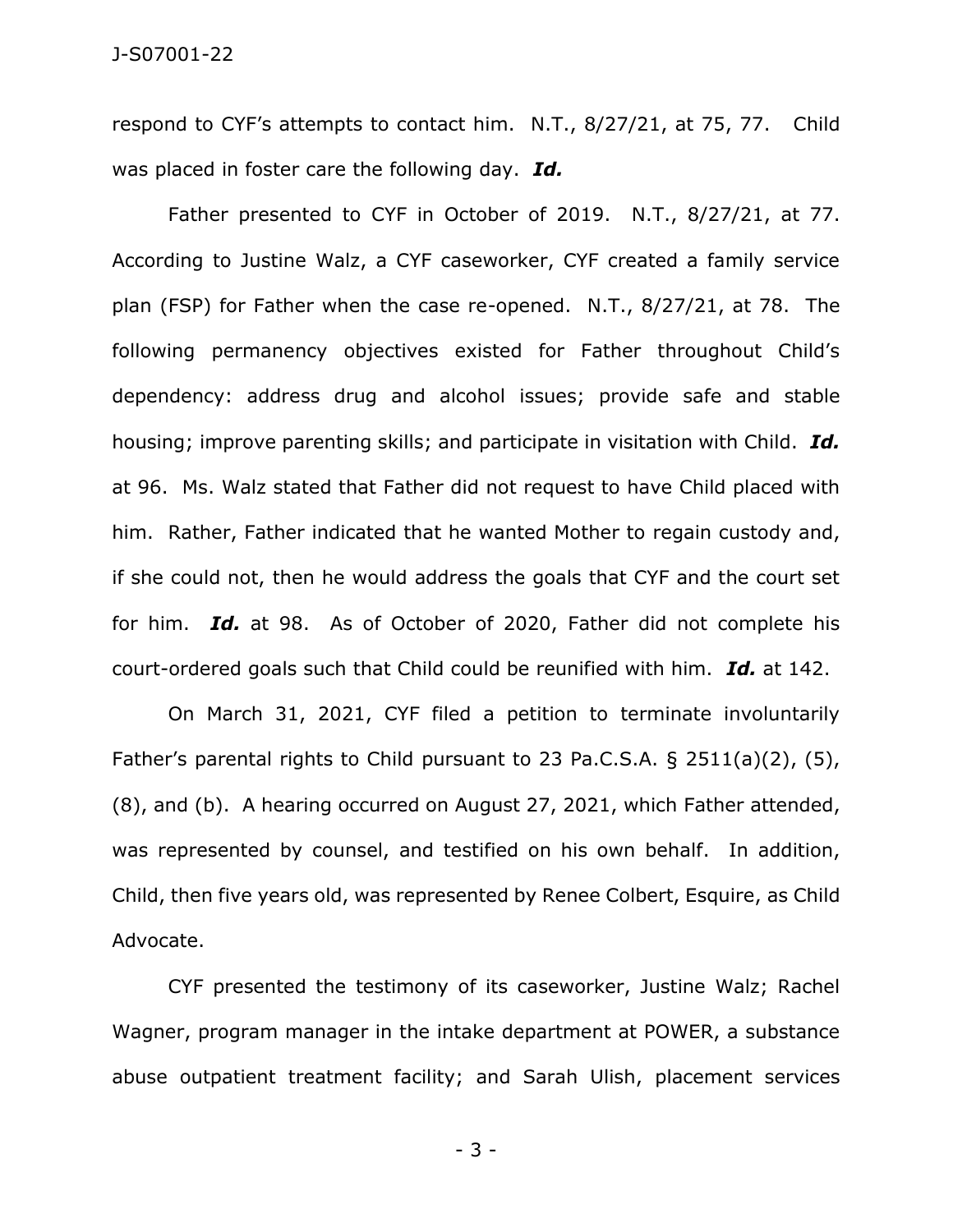manager at Auberle, a non-profit social services agency. CYF entered the following exhibits relating to Father into evidence, which the orphans' court admitted: Father's POWER referral; the Family Service Plans (FSPs); the orphans' court orders; Father's criminal record; and evaluations by the court-appointed evaluator, Dr. Neil Rosenblum.

By order dated August 27, 2021, and entered on September 8, 2021, the orphans' court terminated Father's parental rights involuntarily pursuant to 23 Pa.C.S.A. § 2511(a)(2), (5), (8) and (b). On September 27, 2021, Father filed a notice of appeal along with a concise statement of errors complained of on appeal pursuant to Pa.R.A.P. 1925(a)(2)(i) and (b). On November 29, 2021, the orphans' court filed its Rule 1925(a) opinion.

On appeal, Father presents two issues for our review:

- 1. Did the [orphans'] court abuse its discretion and/or err as a matter of law in granting the petition to involuntarily terminate Father's parental rights pursuant to 23 Pa.C.S.[A.] § 2511  $(a)(2)[7]$  (5) and  $(8)?$
- 2. Did the [orphans'] court abuse its discretion and/or err as a matter of law in concluding that CYF met its burden of proving by clear and convincing evidence that termination of Father's parental rights would best serve the needs and welfare of the child pursuant to 23 Pa.C.S. $[A.]\$ § 2511(b)?

Father's Brief at 6.

We review this appeal according to an abuse of discretion standard, as

follows.

The standard of review in termination of parental rights cases requires appellate courts to accept the findings of fact and credibility determinations of the trial court if they are supported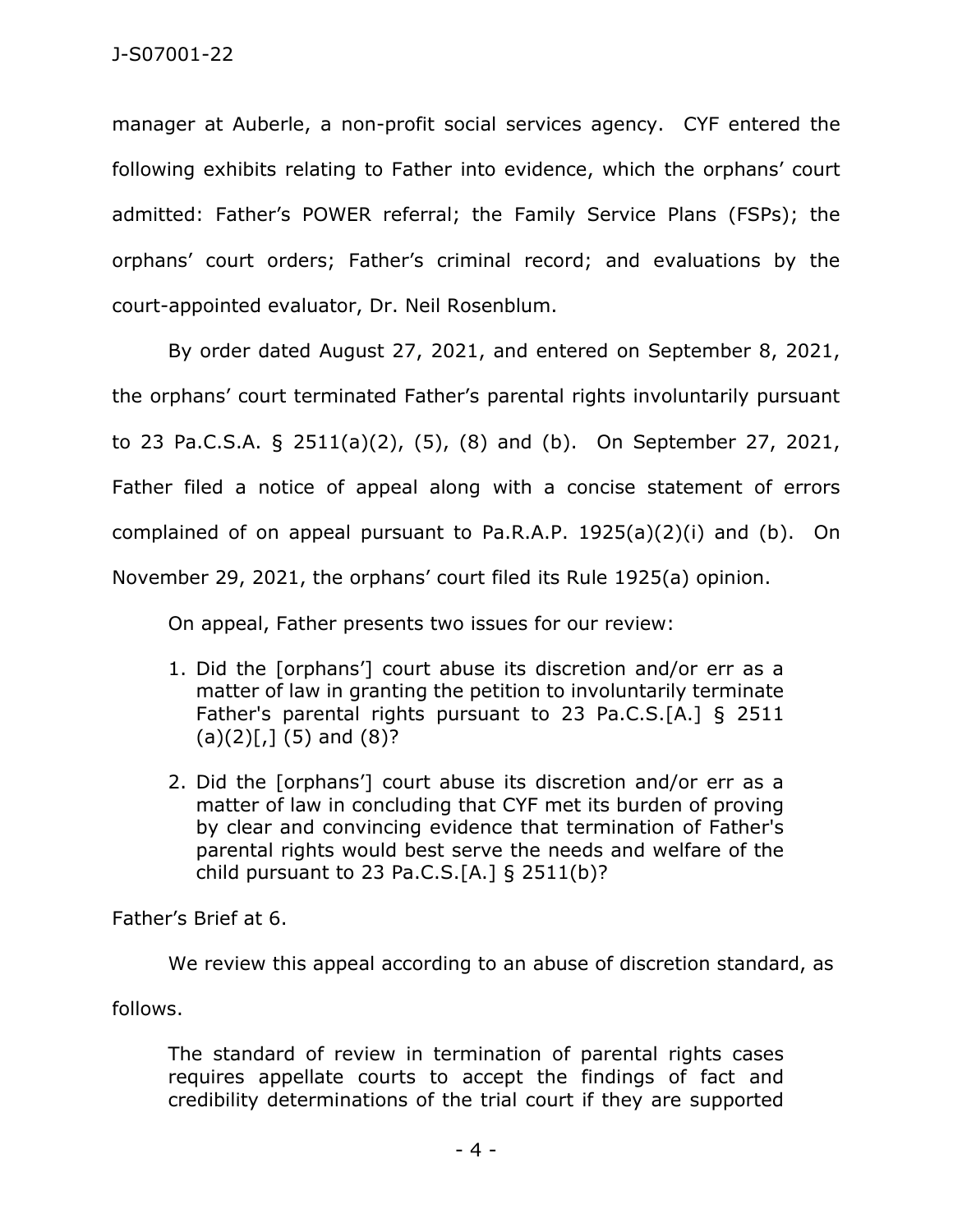by the record. If the factual findings are supported, appellate courts review to determine if the trial court made an error of law or abused its discretion. A decision may be reversed for an abuse of discretion only upon demonstration of manifest unreasonableness, partiality, prejudice, bias, or ill-will. The trial court's decision, however, should not be reversed merely because the record would support a different result. We have previously emphasized our deference to trial courts that often have first-hand observations of the parties spanning multiple hearings.

**In re T.S.M.**, 71 A.3d 251, 267 (Pa. 2013) (citations and quotation marks

omitted).

Termination of parental rights is governed by Section 2511 of the

Adoption Act, which requires a bifurcated analysis.

Initially, the focus is on the conduct of the parent. The party seeking termination must prove by clear and convincing evidence that the parent's conduct satisfies the statutory grounds for termination delineated in Section 2511(a). Only if the court determines that the parent's conduct warrants termination of his or her parental rights does the court engage in the second part of the analysis pursuant to Section 2511(b): determination of the needs and welfare of the child under the standard of best interests of the child. One major aspect of the needs and welfare analysis concerns the nature and status of the emotional bond between parent and child, with close attention paid to the effect on the child of permanently severing any such bond.

*In re L.M.*, 923 A.2d 505, 511 (Pa. Super. 2007) (citations omitted).

Sections  $2511(a)(2)$ ,  $(5)$ ,  $(8)$  and  $(b)$  provide as follows:

**(a) General Rule**.—The rights of a parent in regard to a child may be terminated after a petition filed on any of the following grounds:

(2) The repeated and continued incapacity, abuse, neglect or refusal of the parent has caused the child to be without essential parental care, control or subsistence necessary for his physical or mental well-being and the conditions and

. . .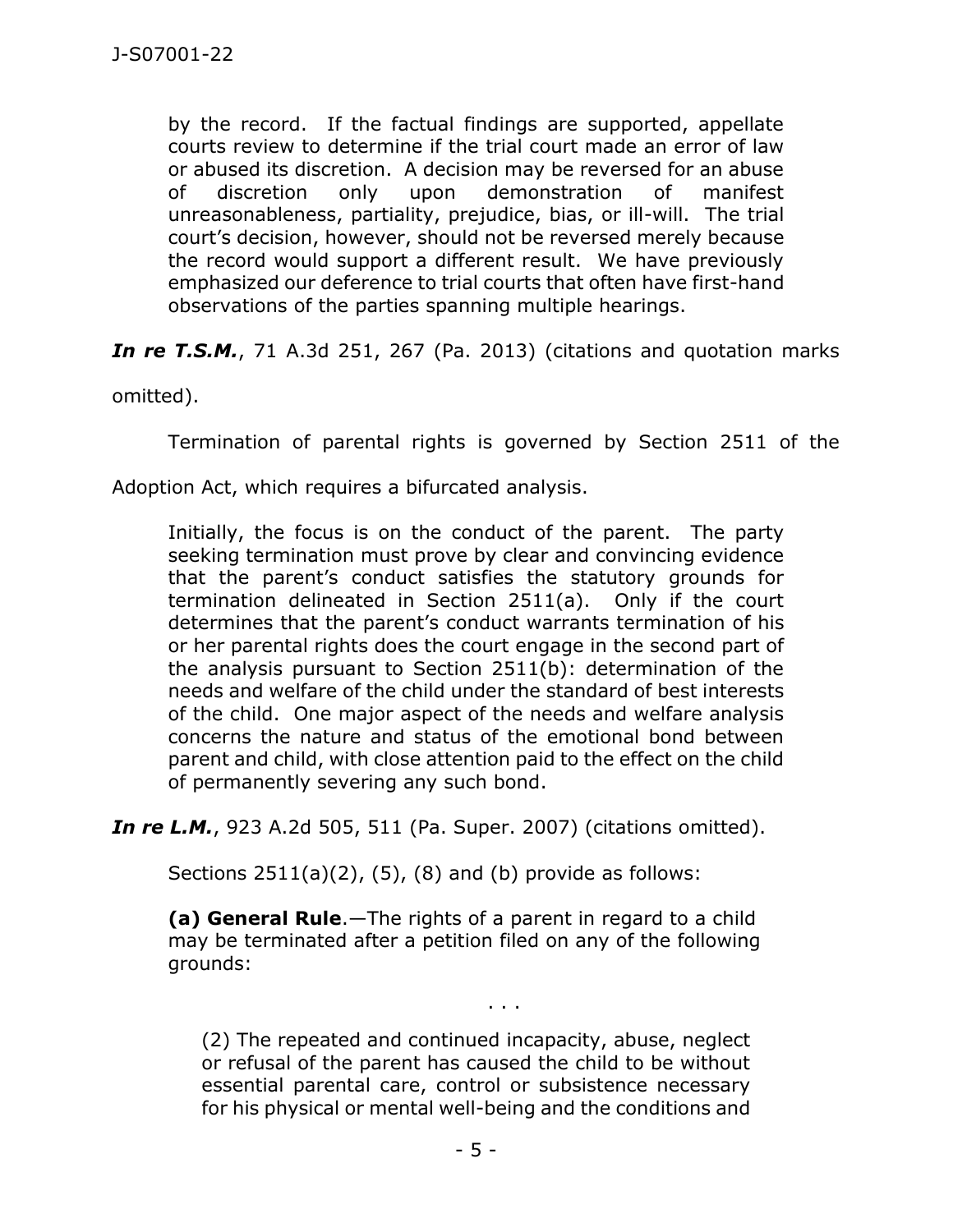causes of the incapacity, abuse, neglect or refusal cannot or will not be remedied by the parent.

. . .

(5) The child has been removed from the care of the parent by the court or under a voluntary agreement with an agency for a period of at least six months, the conditions which led to the removal or placement of the child continue to exist, the parent cannot or will not remedy those conditions within a reasonable period of time, the services or assistance reasonably available to the parent are not likely to remedy the conditions which led to the removal or placement of the child within a reasonable period of time and termination of the parental rights would best serve the needs and welfare of the child.

(8) The child has been removed from the care of the parent by the court or under a voluntary agreement with an agency, 12 months or more have elapsed from the date of removal or placement, the conditions which led to the removal or placement of the child continue to exist and termination of parental rights would best serve the needs and welfare of the child.

. . .

. . .

**(b) Other considerations.―**The court in terminating the rights of a parent shall give primary consideration to the developmental, physical and emotional needs and welfare of the child. The rights of a parent shall not be terminated solely on the basis of environmental factors such as inadequate housing, furnishings, income, clothing and medical care if found to be beyond the control of the parent. With respect to any petition filed pursuant to subsection  $(a)(1)$ ,  $(b)$  or  $(8)$ , the court shall not consider any efforts by the parent to remedy the conditions described therein which are first initiated subsequent to the giving of notice of the filing of the petition.

23 Pa.C.S.A. § 2511(a)(2), (5), (8), and (b); *see also In re B.L.W.*, 843

A.2d 380, 384 (Pa. Super. 2004) (*en banc*) (stating that we need only agree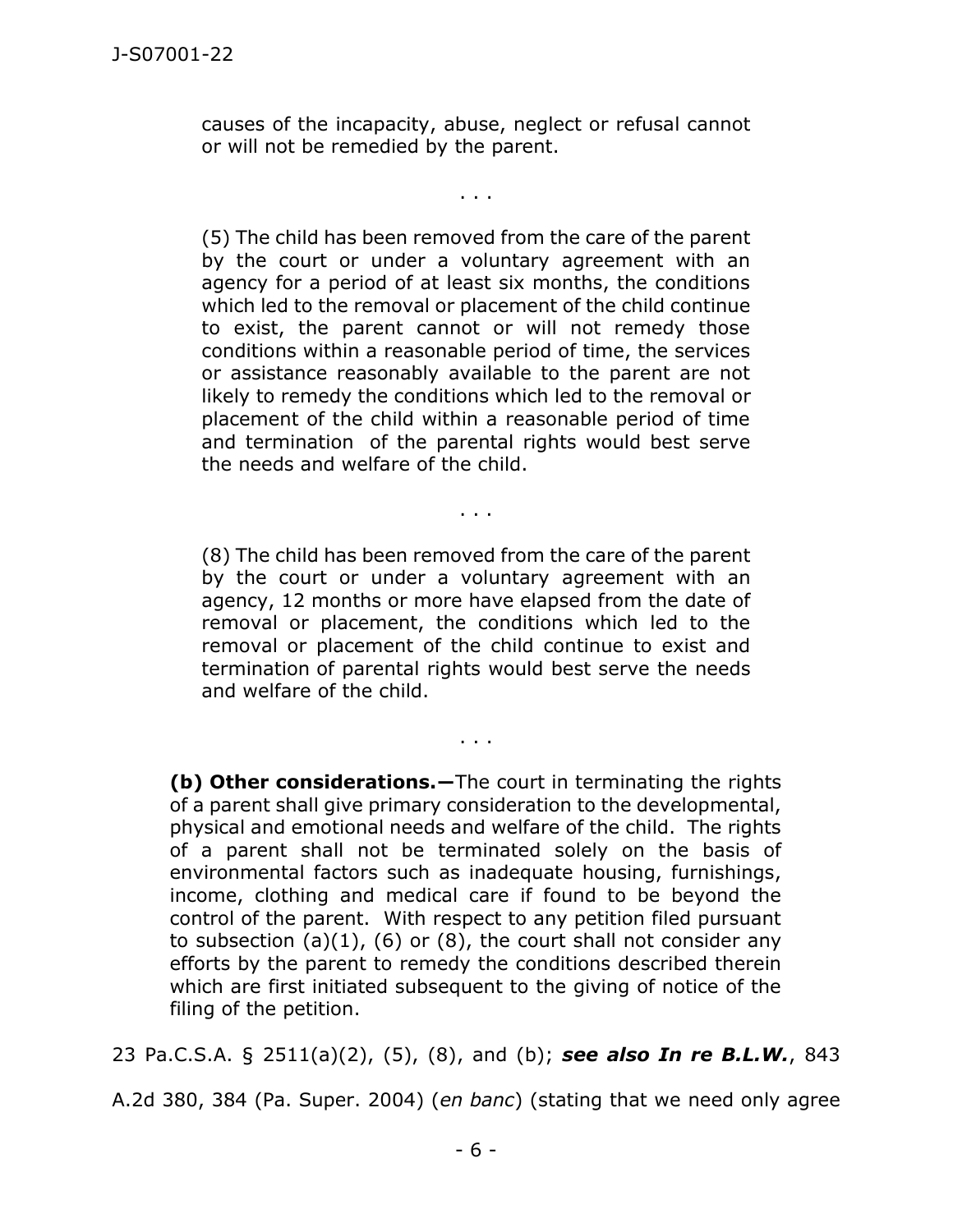with the trial court as to any one subsection of Section 2511(a), as well as Section 2511(b), in order to affirm).

Before reaching the merits of Father's issues on appeal, we must first address *sua sponte* whether, pursuant to 23 [Pa.C.S.A.](https://1.next.westlaw.com/Link/Document/FullText?findType=L&pubNum=1000262&cite=PA23S2313&originatingDoc=I57679050891b11ecb8c3e5aec2742444&refType=SP&originationContext=document&transitionType=DocumentItem&ppcid=c2197ef7168048a79f4c1e0dbb3dbe83&contextData=(sc.Search)#co_pp_8b3b0000958a4) § 2313(a), 2 the orphans' court appointed legal counsel to represent Child during the contested involuntary termination proceeding. *In re Adoption of K.M.G.*, 240 A.3d 1218, 1235 (Pa. 2020). Our Supreme Court has interpreted Section 2313(a) "as requiring 'that the common pleas court appoint an attorney to represent the child's legal interest, *i.e.* the child's preferred outcome.'" *Id.* (citing *In re T.S.*, 192 A.3d 1080, 1082 (Pa. 2018)). The failure to appoint a "'separate attorney to represent the child's legal interests constitutes structural error, meaning it is not subject to harmless error analysis.'" *Id.* (citing *In re T.S.*,

*supra*; *In re L.B.M.*, 161 A.3d 172, 183 (Pa. 2017)).

The Court reiterated that "a single attorney cannot represent a child's best interest and legal interest if those interests conflict." *K.M.G.*, 240 A.3d

23 [Pa.C.S.A.](https://1.next.westlaw.com/Link/Document/FullText?findType=L&pubNum=1000262&cite=PA23S2313&originatingDoc=I57679050891b11ecb8c3e5aec2742444&refType=SP&originationContext=document&transitionType=DocumentItem&ppcid=c2197ef7168048a79f4c1e0dbb3dbe83&contextData=(sc.Search)#co_pp_8b3b0000958a4) § 2313(a).

<sup>2</sup> This subsection provides as follows:

**<sup>(</sup>a) Child.--**The court shall appoint counsel to represent the child in an involuntary termination proceeding when the proceeding is being contested by one or both of the parents. The court may appoint counsel or a guardian ad litem to represent any child who has not reached the age of 18 years and is subject to any other proceeding under this part whenever it is in the best interests of the child. No attorney or law firm shall represent both the child and the adopting parent or parents.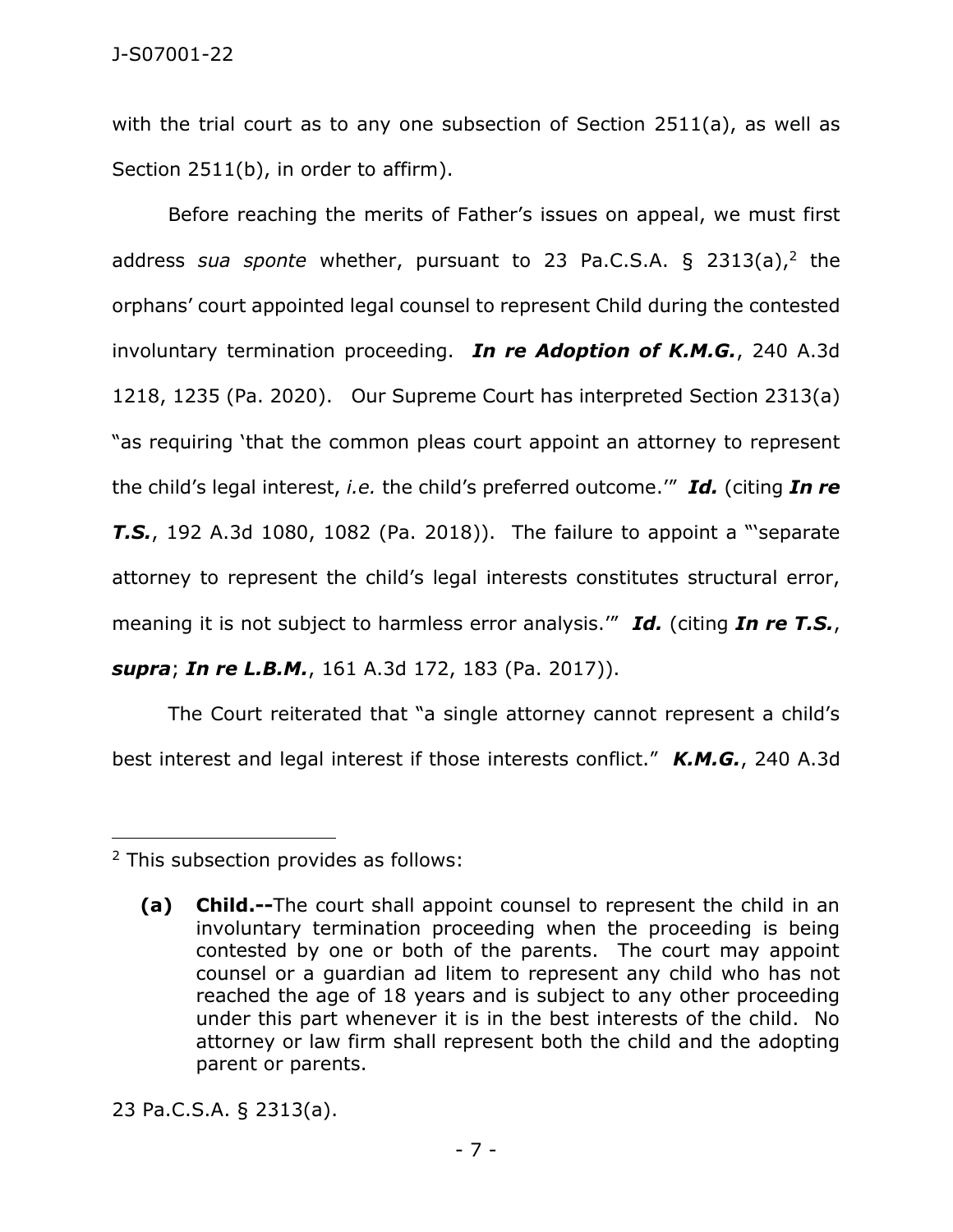at 1236 (citing *In re T.S.*, *supra*). As such, the Court concluded, "the orphans' court must determine whether counsel can represent the dual interests **before** appointing an individual to serve as [Guardian *ad litem*]/Counsel for a child." *Id.* (emphasis added). In addition, the Court held that "where an orphans' court has appointed a [Guardian *ad litem*]/Counsel to represent both the child's best interest and legal interest, appellate courts should review *sua sponte* whether the orphans' court made a determination that those interests did not conflict." *Id.* at 1235.

Instantly, a pre-trial order dated and filed on April 23, 2021, at Child's orphans' court docket number, provided, "Office of Conflict Counsel is appointed as counsel for the child." Pre-trial Order, 4/23/21, at ¶ 2. On May 12, 2021, Attorney Colbert filed a praecipe for appearance as Child Advocate at the orphans' court docket number. Our review of the certified record reveals no other order of appointment for representation of Child and no other praecipe for appearance filed at the orphans' court docket number. Indeed, Attorney Colbert served as Child's sole attorney during the termination proceeding, and she advocated for the termination of Father's parental rights as being in Child's best interest. $3 \text{ N.T.}$ , 8/27/21, at 4, 221.

We are unable to determine from the certified record the manner in which the orphans' court appointed Attorney Colbert. The order of

<sup>&</sup>lt;sup>3</sup> In this appeal, Attorney Colbert filed an appellee brief in support of the involuntary termination order.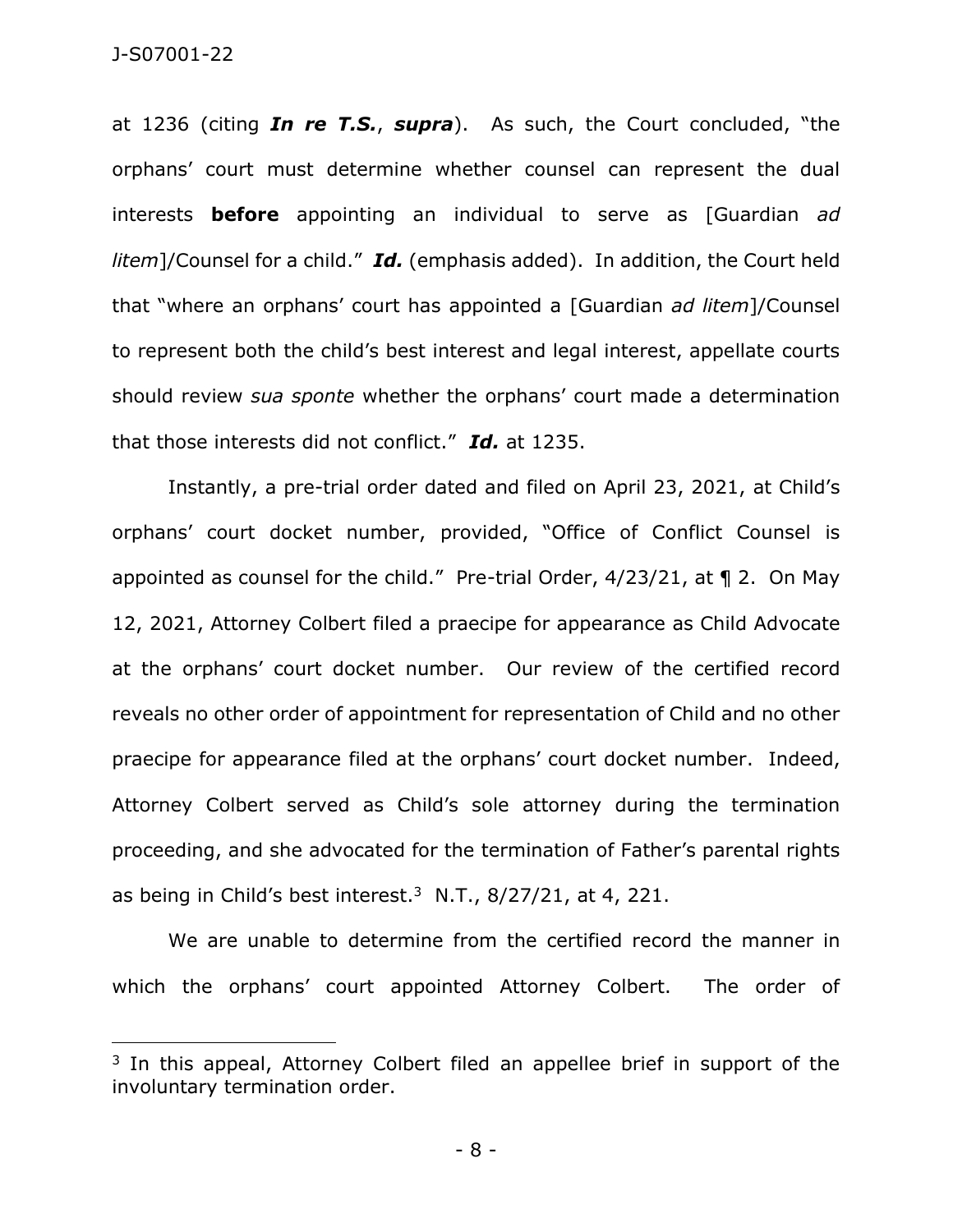appointment refers to the Office of Conflict Counsel, but the record does not indicate if Attorney Colbert is associated with that office. Furthermore, the order uses the term "counsel," but does not specify if it meant legal counsel, as in an attorney representing Child's preferred outcome. Moreover, the only indication of Attorney Colbert's role is her argument supporting Child's best interest, suggesting that she was serving as his guardian *ad litem*. Given that Attorney Colbert was Child's sole attorney during the involuntary termination proceeding, we have reviewed the certified record to confirm that the orphans' court determined prior to the proceeding that Child's best interest and legal interest did not conflict. Nothing in the record indicates whether the orphans' court fulfilled its duty in this regard under Section 2313(a), as construed by our Supreme Court in *K.M.G.*, 240 A.3d at 1236. Therefore, we are unable to fulfill our duty to verify *sua sponte* that the orphans' court determined that Attorney Colbert could represent S.F.'s dual interests without conflict. *Id.*

Accordingly, we are constrained to vacate the involuntary termination decree and remand for further proceedings. *See Interest of A.J.R.O.*, 270 A.3d 563 (Pa. Super. 2022). On remand, we direct the orphans' court to fulfill its Section 2313(a) duty as articulated in *K.M.G.*, *supra*, and determine whether Attorney Colbert may represent both the best interest and legal interest of Child. If the orphans' court determines that no conflict exists between Child's dual interests, then the court shall re-enter the termination order as to Father. If the orphans' court determines that there is a conflict

- 9 -